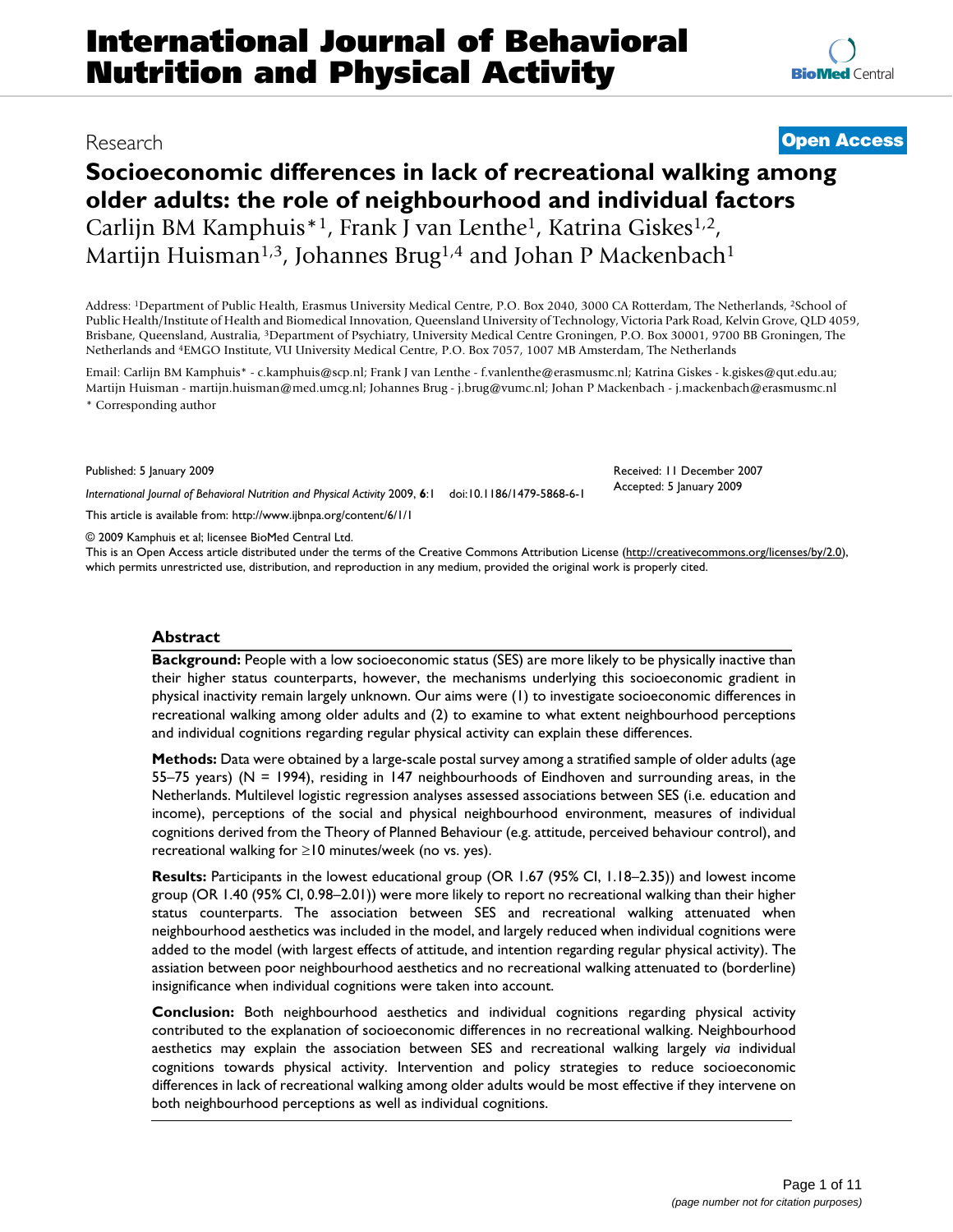# **Background**

Socioeconomic status (SES) is an important determinant of all cause mortality, mortality from coronary heart diseases and morbidity in many countries [1,2]. Several studies have shown that a higher prevalence of unhealthy behaviours among lower socioeconomic groups contribute to the explanation of socioeconomic inequalities in health [3-5]. Among those behaviours is physical activity, as people with a low SES are more likely to be physically inactive than their higher status counterparts [6,7]. To be able to change unhealthy behaviours in order to improve health among low SES groups, one should understand which determinants to focus on, or in other words, to understand *why poor people behave poorly* [8]. However, the mechanisms underlying the socioeconomic gradient in physical inactivity remain largely unknown. In the few studies that have attempted to explain socioeconomic differences in physical inactivity, physical environmental factors (e.g. poor neighbourhood aesthetics, safety issues, access to facilities [9,10]), social environmental factors (e.g. social participation [11]), and individual cognitions (e.g. self-efficacy or perceived behaviour control [9]) have been identified as potential explanatory factors.

Few studies have simultaneously examined influences from both the environmental and individual domains, and therefore, little is known on the interplay between environmental and individual factors in the SES-inactivity relationship. As suggested in ecological models of physical activity, environmental factors may influence physical activity both directly and indirectly [12,13]. The Theory of Planned Behaviour (TPB) [14] more specifically hypothesizes how environmental factors may indirectly influence behaviours, namely via individual cognitions such as attitude, social norms and perceived behaviour control. Similarly, as shown in Figure 1, we hypothesize that environmental factors and/or individual cognitions may explain the relationship between SES and physical activity, and that environmental factors may contribute to the association between SES and physical activity directly (as stated in ecological models) or *through* individual cognitions (as stated in the TPB). For instance, people with a low SES may experience worse neighbourhood safety, and these safety concerns may reduce their perceived behavioural control expectations or have a negative impact on their attitude towards physical activity. Thus, unfavourable neighbourhood perceptions may explain the SES-inactivity relationship via low perceived behavioural control or negative attitudes, but could also have a direct effect on behaviour, e.g. when safety is perceived as barrier for doing physical activity.

Environmental determinants are likely to differ for specific physical activity behaviours, and explanatory factors to the SES-inactivity relationship may differ for population subgroups [15]. Therefore, in this paper we will focus on one specific behaviour, i.e. recreational walking, and one subgroup: older adults. Walking is the most common leisure-time physical activity among the general population in developed countries (e.g. the U.S. [16], Australia [17], and the Netherlands [18]). Walking is promising as a focus of public health interventions, due to its accepta-



# Conceptual model of associations between physical activity, and **Figure 1** recreational walking socioeconomic status (SES), neighbourhood factors, individual cognitions regarding

**Conceptual model of associations between socioeconomic status (SES), neighbourhood factors, individual cognitions regarding physical activity, and recreational walking**.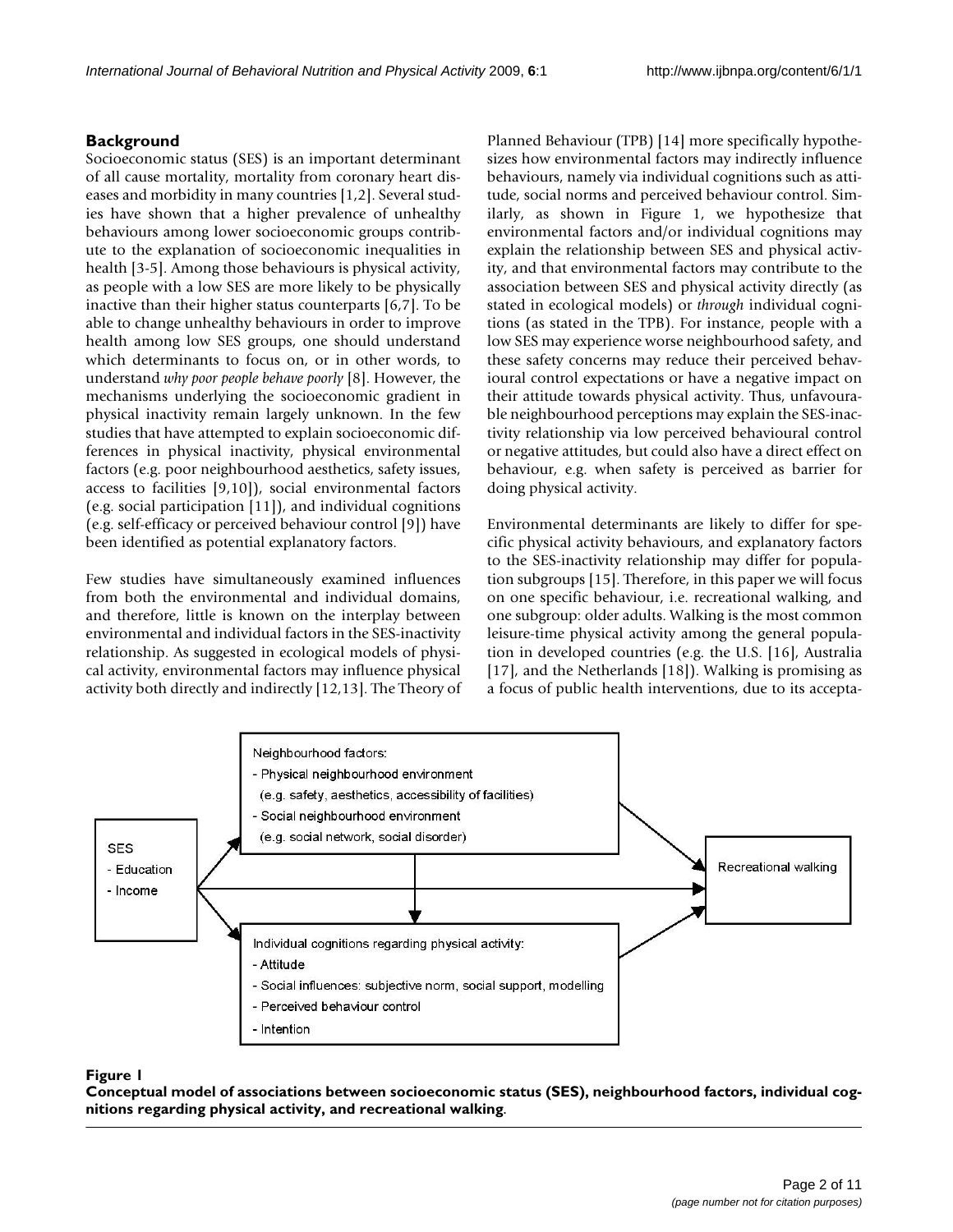bility and accessibility (e.g. in terms of skills, equipment, and costs), especially among subpopulations who are known to be sedentary and whose activity should be increased, e.g. older people and people from a socioeconomically disadvantaged background. Older adults are an important subpopulation for public health interventions, as they represent a rapidly increasing share of the general population, and physical activity is important to preserve their health and functioning, and consequently avoid functional limitations and disability [19]. Little is known about socioeconomic differences in walking (and the determinants of these) among older adults.

In this paper we will integrate perceptions of the physical (i.e. perceived neighbourhood safety, aesthetics, and availability of facilities) and social neighbourhood environment (i.e. perceived social cohesion, social network, feeling at home in the neighbourhood, social disorganisation), with individual's cognitions regarding physical activity (e.g. attitude, perceived behavioural control), to determine to what extent socioeconomic differences in recreational walking among older adults can be explained by neighbourhood perceptions and individual cognitions.

# **Methods**

#### *Study population*

Data were obtained by a large-scale postal survey, a component of the new wave of data collection for the longitudinal GLOBE study, among a stratified sample of the adult population (age 25–75 years) of Eindhoven (the fifth largest city in the Netherlands) and surrounding cities in October 2004 (N = 4785; response rate 62%). Participants resided in 213 neighbourhoods, which are the smallest geographical units in the Netherlands created for statistical and administrative purposes (with an average population of about 2000 inhabitants). More about the objectives, design and results of the GLOBE study can be found in detail elsewhere [20,21]. The use of personal data in this study is in compliance with the Dutch Personal Data Protection Act and the Municipal Database Act, and has been registered with the Dutch Data Protection Authority (number 1248943).

Participants aged 55–75 years ( $N = 2345$ ) were selected for the current study. Those with missing values for recreational walking, education, household income, or sex were excluded from analyses ( $n = 265$ ). Furthermore, we removed participants with missing values for the level-2 indicator (neighbourhood) ( $n = 26$ ), and participants residing in neighbourhoods with only one or two participants ( $n = 60$ ). Therefore, the analytic sample comprised of 1994 participants, residing in 147 neighbourhoods (mean number of participants per neighbourhood: n= 14, range 3–80). Demographic characteristics of our sample are provided in Table 1.

#### *Measures*

All factors were measured in the GLOBE postal survey in 2004. Selection of items to measure salient environmental factors was based on an extensive literature review [22- 25], expert meetings, and focus groups [26].

#### *Neighbourhood perceptions*

Three perceptions of physical neighbourhood factors were measured with single items, assessing whether participants agreed or disagreed with the following statements: "My neighbourhood is unsafe" (safety), "My neighbourhood is unattractive for physical activity" (aesthetics), and "There are insufficient facilities for physical activity in my neighbourhood" (availability of facilities).

Thirteen items asked about social relationships within the neighbourhood (on a five-point scale: totally agree – totally disagree) ( $\alpha$  = .86), and these items were represented by three factors, as derived from a factor analysis, e.g. a principal component analysis with varimax rotation and kaiser normalization. We labelled the first factor 'social cohesion', i.e. "the extent of connectedness and solidarity among groups in society" [27]. Items that loaded on this factor were e.g. 'People in this neighbourhood agree on norms and values', 'People in this neighbourhood are willing to help each other', and 'People in this neighbourhood can be trusted'. The second factor was labelled 'social network' (i.e. "the presence and nature of interpersonal relationships and interactions; extent to which one is interconnected and embedded in a community"[28]), representing items such as 'I borrow things from my neighbours', 'I visit my neighbours in their home', and 'I can ask my neighbours for advice'. The third factor was labelled 'feeling at home in one's neighbourhood', representing items such as "I feel at home in this neighbourhood", and "I would like to move out of this neighbourhood". Each factor score was classed into tertiles for analytical purposes.

The fourth social neighbourhood factor was derived from a factor analysis that grouped eleven items ( $\alpha$  = .94) together in one factor, which we labelled as 'social disorder', i.e. "a lack of physical and social order in the community"[29]. These eleven items covered both social and physical indicators of social disorganization, and asked for the frequency with which adverse neighbourhood events occurred (often, sometimes, (almost) never). Items referred to, for instance, litter on the streets, graffiti, vandalism, and the presence of people hanging around on the streets and drinking alcohol. The factor score was classed into tertiles (high, medium, low).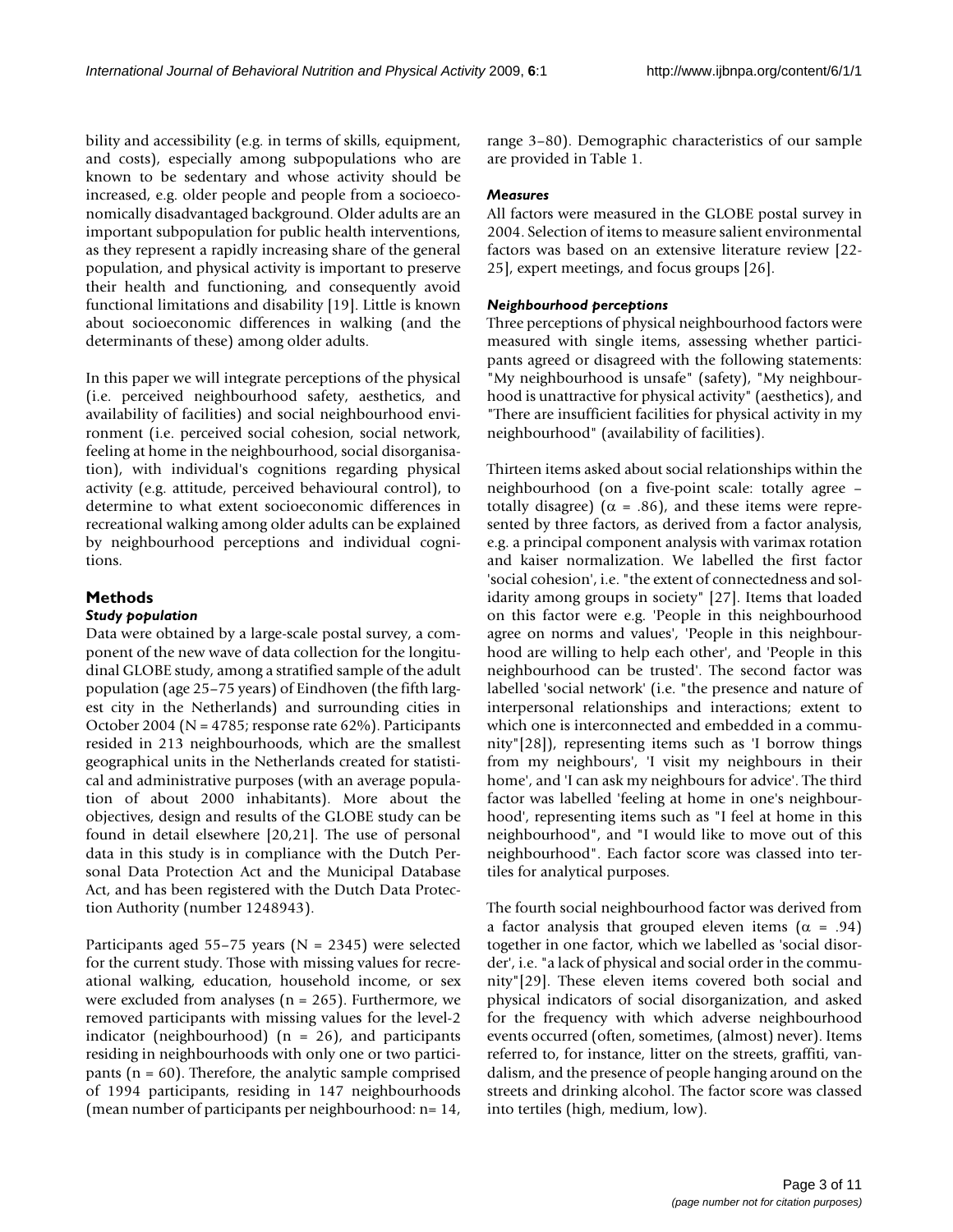|                              | <b>TOTAL</b> |      | Educational level <sup>a</sup> |      |      | Unadjusted ORs for no recreational walking <sup>c</sup> |                     |  |
|------------------------------|--------------|------|--------------------------------|------|------|---------------------------------------------------------|---------------------|--|
|                              |              |      | I-low                          | 2    | 3    | 4-high                                                  |                     |  |
|                              | Иp           | %¢   | %c                             | %c   | %c   | %c                                                      |                     |  |
| Total sample                 | 1994         | 100  |                                |      |      |                                                         |                     |  |
| Recreational walking         |              |      |                                |      |      |                                                         |                     |  |
| Yes                          | 1356         | 68.7 | 61.5                           | 65.3 | 77.9 | 70.8                                                    |                     |  |
| No                           | 638          | 31.3 | 38.5                           | 34.7 | 22.1 | 29.2                                                    |                     |  |
| Education                    |              |      |                                |      |      |                                                         |                     |  |
| I Primary education          | 28 I         | 12.5 |                                |      |      |                                                         | $1.51(1.09 - 2.09)$ |  |
| 2 Lower secondary            | 908          | 43.7 |                                |      |      |                                                         | $1.29(1.01 - 1.64)$ |  |
| 3 Higher secondary           | 366          | 19.8 |                                |      |      |                                                         | $0.69(0.50 - 0.94)$ |  |
| 4 Tertiary education         | 439          | 24.1 |                                |      |      |                                                         | 1.00                |  |
| Monthly net household income |              |      |                                |      |      |                                                         |                     |  |
| Less than 1200 euro          | 294          | 13.8 | 37.4                           | 15.6 | 6.2  | 4.5                                                     | $1.33(0.97 - 1.83)$ |  |
| 1200-1800 euro               | 533          | 23.6 | 32.1                           | 30.3 | 21.8 | 8.3                                                     | $1.04(0.79 - 1.38)$ |  |
| 1800-2600 euro               | 503          | 25.1 | 11.5                           | 26.2 | 32.5 | 24. I                                                   | $0.93(0.70 - 1.23)$ |  |
| More than 2600 euro          | 421          | 24.5 | 1.2                            | 13.3 | 26.8 | 55.2                                                    | 1.00                |  |
| Don't want to say/don't know | 243          | 13.0 | 17.7                           | 14.7 | 12.7 | 7.9                                                     | $1.57(1.14-2.16)$   |  |
| Sex                          |              |      |                                |      |      |                                                         |                     |  |
| Male                         | 958          | 47.7 | 42.6                           | 32.0 | 59.2 | 69.I                                                    | 1.00                |  |
| Female                       | 1036         | 52.3 | 57.4                           | 68.0 | 40.8 | 30.9                                                    | $1.06(0.87 - 1.28)$ |  |
| Age group                    |              |      |                                |      |      |                                                         |                     |  |
| $55 - 64$                    | 1053         | 63.5 | 52.5                           | 64.4 | 67.4 | 64.2                                                    | 1.00                |  |
| $65 - 74$                    | 94 I         | 36.5 | 47.5                           | 35.6 | 32.6 | 35.8                                                    | $0.87(0.71 - 1.07)$ |  |
| Country of birth             |              |      |                                |      |      |                                                         |                     |  |
| Netherlands                  | 1872         | 93.7 | 87.5                           | 97.5 | 95.0 | 89.0                                                    | 1.00                |  |
| Other                        | 106          | 6.3  | 12.5                           | 2.5  | 5.0  | 11.0                                                    | $0.88(0.59 - 1.32)$ |  |
| Marital status               |              |      |                                |      |      |                                                         |                     |  |
| Married                      | 1589         | 82.3 | 78.9                           | 82.2 | 84.4 | 82.3                                                    | 1.00                |  |
| Unmarried/divorced/widowed   | 390          | 17.7 | 21.1                           | 17.8 | 15.6 | 17.7                                                    | $1.20(0.94 - 1.53)$ |  |
| General health status        |              |      |                                |      |      |                                                         |                     |  |
| Excellent                    | 93           | 5.3  | 4.1                            | 6.1  | 4.2  | 5.5                                                     | 1.00                |  |
| Very good                    | 314          | 18.6 | 8.2                            | 15.4 | 23.4 | 26.0                                                    | $1.06(0.65 - 1.71)$ |  |
| Good                         | 1133         | 57.0 | 55.1                           | 58.9 | 57.I | 54.4                                                    | $1.18(0.76 - 1.85)$ |  |
| Moderate                     | 378          | 15.9 | 26.3                           | 16.0 | 13.2 | 12.4                                                    | $1.03(0.63 - 1.69)$ |  |
| Poor                         | 27           | 0.9  | 2.1                            | 0.8  | 0.5  | 0.9                                                     | $0.86(0.28-2.62)$   |  |
| Missing                      | 49           | 2.2  | 4.1                            | 2.7  | 1.6  | 0.9                                                     | 2.17 (1.04-4.52)    |  |
|                              |              |      |                                |      |      |                                                         |                     |  |

Table 1: Sample characteristics (N = 1994; aged 55–75 years) by educational level<sup>a</sup>, and univariate associations with no recreational **walking (unadjusted).**

aEducational level with 1 = primary education, 2 = lower secondary, 3 = higher secondary, and 4 = tertiary education.

 $b$  The numbers (N) are unweighted, and reflect the actual numbers of participants in the dataset.

c The percentages (%) and odds ratios (OR) are weighted and represent the prevalence rates as they existed in the population of Eindhoven by October 2004, which is the source population. The weight factors are calculated from the distribution of the characteristics in a random sample drawn from the municipal registry in Eindhoven, October 2004.

#### *Individual physical activity cognitions*

We used an adapted version of the Theory of Planned Behaviour as a framework to measure individual cognitions of regular physical activity. This expanded model incorporated the constructs of attitude, subjective norm, perceived behaviour control, and intention. Two additional social influences of physical activity were added to the model, i.e. social support, and modelling by significant others [24,28]. Items for all constructs were derived from existing scales, or formulated according to the algorithms of Conner & Norman [30]. All items were asked with regard to the behaviour "regular physical activity",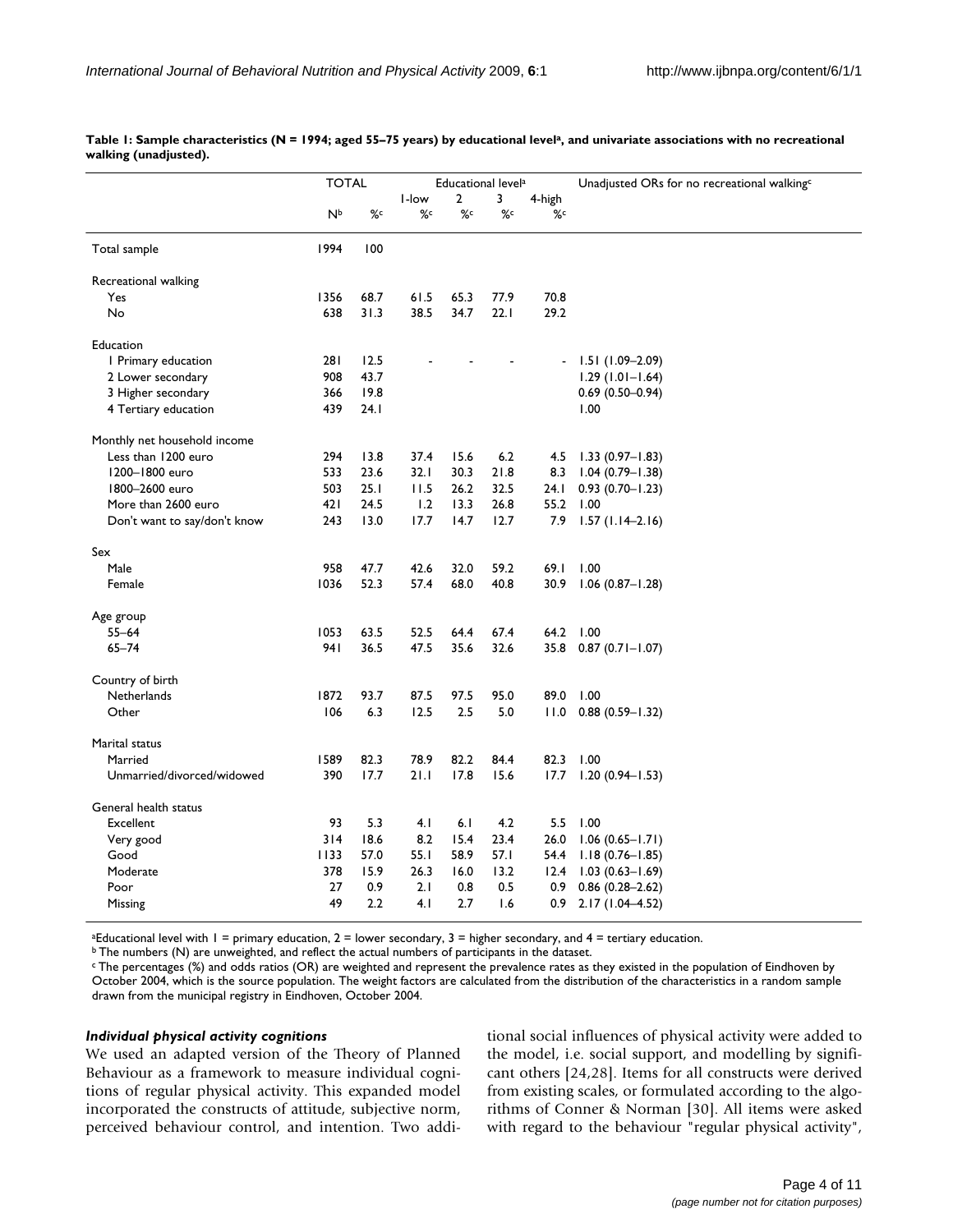which was defined in the questionnaire as "being physically active for at least 30 minutes, every day, e.g. cycling, doing sports, gardening".

Attitude was measured with outcome expectancies of regular physical activity, and responses were measured on a 5-point Likert-scale from (1) "very important" to (5) "not important at all". Participants reported on six items regarding negative outcome expectations (e.g. "Regular physical activity cost too much time", "Regular physical activity costs too much energy") and six items for positive outcome expectations (e.g. "Regular physical activity reduces my stress levels", "Regular physical activity is good for my fitness") ( $\alpha$  = .77). Items were summed and, based on their specific sum scores, participants were divided in three groups: (very) positive attitude, positiveneutral, and neutral-negative attitude.

Social influences for regular physical activity were assessed with three separate items ( $\alpha$  = .85) on a threepoint scale (true, not true/not false, false): "Most important others (e.g. partner, children, parents, friends) think that I should be regularly active" (subjective norm), "Most important others support me to be regularly active" (social support), and "Most important others are regularly active themselves" (modelling). Items were combined into a sum score, and three groups were distinguished based on their sum scores: positive social influences, neutral, and negative social influences.

Perceived behaviour control was measured by one item that asked: "How sure are you that you can be regularly active?" (five-point scale, very sure – very unsure). Intention was measured with one item: "Do you plan to be regularly physical active?" (five-point scale, very likely – very unlikely).

# *Socioeconomic status and other demographic characteristics*

Educational attainment is only one component of the broad concept of SES, but is considered a good indicator for SES in the Netherlands [31]. Four levels of education were distinguished ((1) no education or primary education; (2) lower professional and intermediate general education; (3) intermediate professional and higher general education; (4) higher professional education and university). We also measured household income as SES-indicator, asking participants to report their net monthly household income (0–1200 euro, 1200–1800 euro, 1800–2600 euro, 2600 euro or more, and 'don't want to say/don't know'). Other demographic characteristics we measured were age (55–65, 65–75 years), sex, country of origin (Netherlands, other country), marital status (married/registered partnership, not married), and perceived general health (excellent, very good, good, moderate, poor).

#### *Recreational walking*

Walking in leisure time was measured with the SQUASH questionnaire – a validated Dutch questionnaire to measure physical activity among an adult population [32]. Participants reported frequency (times per week), average duration (minutes per day), and intensity (low, average, high) for recreational walking over the last couple of months. However, as the distribution of the sample was highly skewed with almost one third not reporting any recreational walking (and a mean (se) of 231 (5,8) minutes recreational walking per week among those who did any recreational walking), *in*activity rather than a continuous outcome measure the focus of the current paper. The dichotomised outcome we examined was 'no recreational walking' (<10 minutes per week) vs. 'any recreational walking' (≥10 minutes per week).

#### *Statistical analyses*

'No recreational walking' was modelled as a binary outcome variable in weighted multilevel logistic regression models of participants nested within neighbourhoods. To take into account the hierarchical nature of the data, explanatory models were run in MlwiN (version 2.02) using the logit-link function and 2nd order PQL estimation methods [33,34]. All analyses were conducted separately for education and income as SES-indicators, as they are likely to relate to different causal processes [35]. The missing value category of many explanatory factors showed high odds ratios for no recreational walking, and the prevalence of missing values was highest among participants from the lowest SES group. Therefore, to prevent overestimation of the explanatory power of these factors to SES differences in recreational walking, missing values for explanatory factors were imputed by drawing randomly from the distribution of answering categories, using observed prevalences per educational group as probabilities (analyses with non-imputed data show approximately the same results – available upon request). All bivariate and multivariate analyses were adjusted for age and sex (unless specified otherwise) and weighted (level-1 weight) to reflect our source population (i.e. older adults in the region of Eindhoven in October 2004) in terms of sex, age and educational level. This type of (single) imputation was chosen on the assumption of missing at random, dependent on SES only, i.e. Conditional Mean Imputation [36].

Firstly, we tested univariate associations of education and income with no recreational walking. Then, we examined which possible explanatory factors were significantly associated with no recreational walking (adjusted for SES, age and sex) ( $p < 0.05$ ), and whether these factors were unequally distributed across SES-groups (calculated in SPSS version 11.0) [37]. Factors associated with no recreational walking and with risk categories more prevalent in low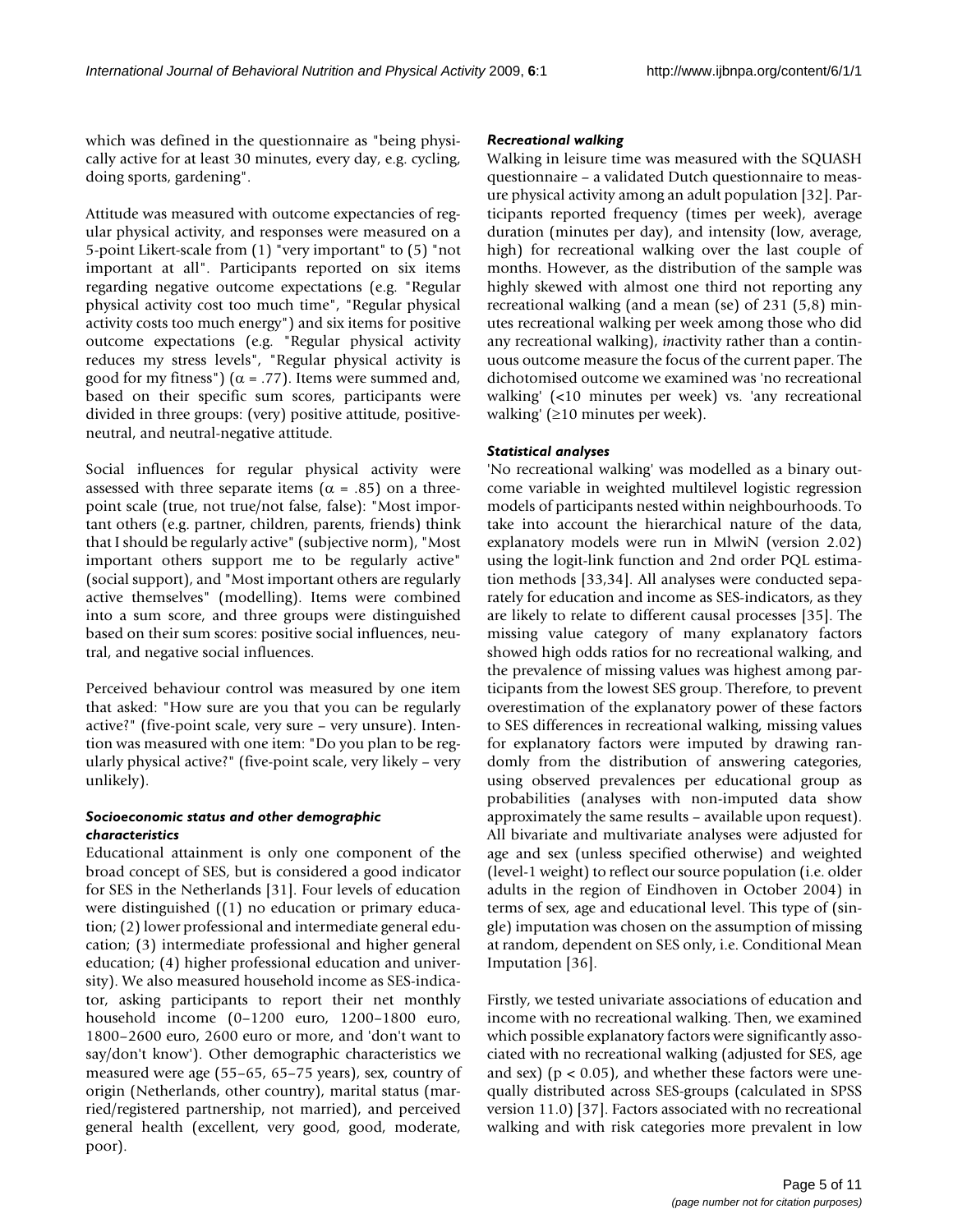than high SES-groups were included in the following modelling sequence in MlwiN.

We examined the contribution of neighbourhood perceptions and individual cognitions to the association between SES and no recreational walking. Therefore, we firstly calculated the odds ratios of no recreational walking by socioeconomic groups adjusted for age, and sex (model 1). Then, we added neighbourhood perceptions separately (model 2); individual cognitions separately (model 3); and finally neighbourhood perceptions and individual cognitions simultaneously (model 4). When odds ratios for the SES-indicator in model 2–4 reduced (compared to model 1), this was interpreted as the contribution of the explanatory factors included in the model to socioeconomic differences in no recreational walking [38].

Also, we examined whether individual cognitions can explain the association between neighbourhood perceptions and no recreational walking. Therefore, we compared ORs for neighbourhood perceptions with and without controlling for attitude, social influences, perceived behaviour control, and intention. When the association between neighbourhood perceptions and no recreational walking attenuated after inclusion of individual cognitions in the model, we interpreted this as the explanatory role of individual cognitions to the association between neighbourhood perceptions and no recreational walking.

# **Results**

# *Socioeconomic differences in no recreational walking*

As presented in Table 1, participants in the lowest educational group (OR 1.51 (95% CI, 1.09–2.09)) and lowest income group (OR 1.33 (95% CI, 0.97–1.83)) were more likely to do no recreational walking than their higher status counterparts (unadjusted ORs). Other demographic characteristics were not associated with no recreational walking.

# *Selection of explanatory factors*

Three out of seven neighbourhood perceptions were significantly associated with no recreational walking, i.e. poor neighbourhood aesthetics, high social cohesion, and a small social network (see Table 2). As the latter two risk factors were more prevalent among *high* SES groups, these factors could not serve as possible explanatory factors for the raised odds for no recreational walking among *low* SES groups. All four individual cognitions were significantly associated with no recreational walking, and risk categories (i.e. negative attitude, negative social influences, low perceived behaviour control and no intention to be regularly physically active) were most prevalent among the lowest SES groups. Therefore, all individual cognitions and one neighbourhood perception (neighbourhood aesthetics) were taken into account in further explanatory models.

*Explaining the 'SES – no recreational walking' association* As presented in Table 3, the sex- and age-adjusted OR to do no recreational walking for the lowest educational group (OR 1.67 (95% CI, 1.18–2.35) attenuated when neighbourhood aesthetics was included in the model (model 2), or when individual cognitions were included (model 3), and further reduced when all these factors together (model 4) were taken into account (OR 1.30 (95% CI, 0.91–1.87). Attitude and intention regarding regular physical activity had the largest effect on the reduction of SES inequalities in recreational walking. The odds to do no recreational walking were lowest for the secondhighest educational group in all models.

Results of the analyses with income as SES-indicator showed the same pattern as those for education. However, there was a smaller socioeconomic gradient for income (see model 1, Table 4), and the socioeconomic differences were fully explained when all explanatory factors were taken into account (model 4, Table 4). People who ticked the answer category "I do not want to report my income, or I do not know" were most likely not to engage in any recreational walking.

#### *Explaining the 'neighbourhood aesthetics- no recreational walking' association*

The association between neighbourhood aesthetics and no recreational walking reduced to non-significance when individual cognitions were taken into account (model 4, Table 3 and Table 4), although the OR for no recreational walking among those finding their neighbourhood unattractive remained elevated (OR 1.19 (95% CI, 0.95–1.50).

# **Discussion**

This study is among the first to investigate how neighbourhood perceptions and individual cognitions contribute to socioeconomic differences in recreational walking among older adults using a multilevel design. We found the lowest socioeconomic group most likely to be inactive regarding recreational walking, which is consistent with previous studies on walking [9,10] and other physical activity outcomes [39-43]. Also consistent with other findings, we found that neighbourhood perceptions (i.e. neighbourhood aesthetics [9,10,43]) and individual cognitions (i.e. attitude, social influences, perceived behaviour control, and intention [9,43]) were important in the explanation of socioeconomic differences in recreational walking. Associations of neighbourhood factors with recreational walking, and their contribution to socioeconomic differences in recreational walking were smaller than the effect and contribution of individual factors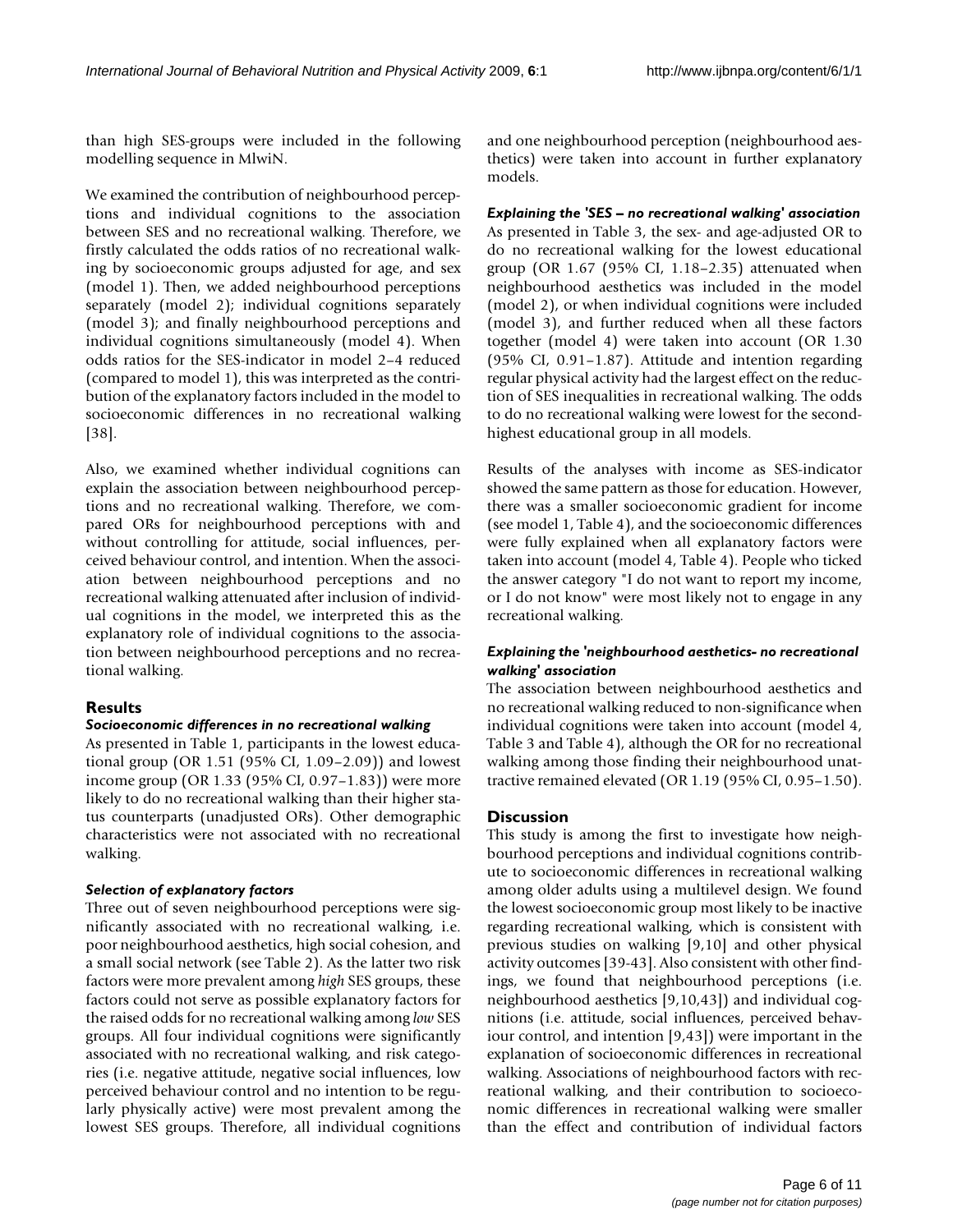|                                                    |           |                 |      | <b>Educational level</b> |                |         |              |      |  |
|----------------------------------------------------|-----------|-----------------|------|--------------------------|----------------|---------|--------------|------|--|
| Independent factors                                | <b>OR</b> | 95% CI          | P    | T<br>(low)               | $\overline{2}$ | 3       | 4<br>(high)  | P    |  |
| NEIGHBOURHOOD perceptions                          |           |                 |      |                          |                |         |              |      |  |
| Physical neighbourhood factors                     |           |                 |      |                          |                |         |              |      |  |
| Neighbourhood is unsafe                            |           |                 |      |                          |                |         |              |      |  |
| disagree                                           | 1.00      |                 | .636 | 95.5 <sup>b</sup>        | 95.9           | 98.2    | 98.9         | .004 |  |
| agree                                              | 0.87      | $(0.49 - 1.55)$ |      | 4.5                      | 4.1            | 1.8     | $\mathsf{L}$ |      |  |
| Neighbourhood is unattractive                      |           |                 |      |                          |                |         |              |      |  |
| disagree                                           | 1.00      |                 | .008 | 72.5                     | 84.3           | 88.6    | 86.0         | .000 |  |
| agree                                              | .4        | $(1.09 - 1.82)$ |      | 27.5                     | 15.7           | 11.4    | 14.0         |      |  |
| Insufficient places for physical activity          |           |                 |      |                          |                |         |              |      |  |
| disagree                                           | 1.00      |                 | .256 | 64.3                     | 75.2           | 77.5    | 88.7         | .000 |  |
| agree                                              | 1.14      | $(0.91 - 1.44)$ |      | 35.7                     | 24.8           | 22.5    | 11.3         |      |  |
|                                                    |           |                 |      |                          |                |         |              |      |  |
| Social neighbourhood factors                       |           |                 |      |                          |                |         |              |      |  |
| Social cohesion                                    |           |                 |      |                          |                |         |              |      |  |
| high                                               | 1.00      |                 | .000 | 38. I                    | 36.3           | 41.3    | 40.9         | .001 |  |
| medium                                             | 0.62      | $(0.50 - 0.78)$ |      | 30.3                     | 37.I           | 38.2    | 34.9         |      |  |
| low                                                | 0.82      | $(0.64 - 1.05)$ |      | 31.6                     | 26.6           | 20.5    | 24.3         |      |  |
| Social network                                     |           |                 |      |                          |                |         |              |      |  |
|                                                    | 1.00      |                 | .000 | 34.4                     | 37.4           | 37.6    | 29.4         | .034 |  |
| large<br>medium                                    | 1.56      | $(1.23 - 1.98)$ |      | 33.2                     | 32.9           | 40.9    | 37.0         |      |  |
| small                                              | 1.59      |                 |      | 32.4                     | 29.7           | 21.5    | 33.6         |      |  |
|                                                    |           | $(1.25 - 2.04)$ |      |                          |                |         |              |      |  |
| Feeling at home in neighbourhood                   |           |                 |      |                          |                |         |              |      |  |
| high                                               | 1.00      |                 | .120 | 32.4                     | 35.3           | 36.4    | 42.3         | .020 |  |
| moderate                                           | 0.80      | $(0.64 - 1.01)$ |      | 33.2                     | 38.0           | 36.6    | 31.1         |      |  |
| low                                                | 0.99      | $(0.78 - 1.26)$ |      | 34.4                     | 26.7           | 27.0    | 26.6         |      |  |
| Social disorganisation                             |           |                 |      |                          |                |         |              |      |  |
| low                                                | 1.00      |                 | .540 | 45.3                     | 48.4           | 50.6    | 54.0         | .000 |  |
| medium                                             | 0.96      | $(0.75 - 1.22)$ |      | 18.6                     | 24.3           | 23.5    | 24.5         |      |  |
| high                                               | 0.86      | $(0.67 - 1.12)$ |      | 36.1                     | 27.3           | 25.9    | 21.5         |      |  |
| <b>INDIVIDUAL</b> cognitions                       |           |                 |      |                          |                |         |              |      |  |
| Attitude towards regular physical activity         |           |                 |      |                          |                |         |              |      |  |
| positive                                           | 1.00      |                 | .000 | 25.8                     | 32.8           | 36.0    | 32.8         | .002 |  |
| neutral                                            | 1.34      | $(1.07 - 1.67)$ |      | 61.9                     | 54.9           | 58.5    | 58.4         |      |  |
| negative                                           | 4.I6      | $(2.96 - 5.84)$ |      | 12.3                     | 12.3           | 5.4     | 8.7          |      |  |
| Social influences for regular physical activity    |           |                 |      |                          |                |         |              |      |  |
| positive                                           | 1.00      |                 | .000 | 54.9                     | 50.I           | 49.6    | 53.2         | .003 |  |
| neutral                                            | 1.62      | $(1.32 - 1.99)$ |      | 30.3                     | 40.3           | 43.9    | 38.3         |      |  |
| negative                                           | 1.76      | $(1.26 - 2.45)$ |      | 14.8                     | 9.6            | $6.5\,$ | 8.5          |      |  |
| Perceived behaviour control to be regularly active |           |                 |      |                          |                |         |              |      |  |
| (very) sure                                        | 1.00      |                 | .000 | 59.2                     | 67.0           | 70.7    | 74.2         | .001 |  |
| not sure/unsure                                    | 1.65      | $(1.32 - 2.07)$ |      | 31.0                     | 25.7           | 20.5    | 19.0         |      |  |
| (very) unsure                                      | 2.10      | $(1.48 - 2.97)$ |      | 9.8                      | 7.3            | 8.8     | 6.8          |      |  |
| Intention to be regularly active                   |           |                 |      |                          |                |         |              |      |  |
| yes                                                | 1.00      |                 | .000 | 45.9                     | 55.0           | 57.3    | 67.0         | .000 |  |
| maybe                                              | 1.84      | $(1.49 - 2.27)$ |      | 38.9                     | 38.1           | 35.2    | 26.7         |      |  |
| no                                                 | 4.41      | $(3.09 - 6.29)$ |      | 15.2                     | 6.9            | 7.5     | 6.4          |      |  |
|                                                    |           |                 |      |                          |                |         |              |      |  |

Table 2: Adjusted odds ratios (OR)<sup>a</sup> for no recreational walking, and prevalence rates for response categories of neighbourhood **perceptions and individual cognitions by educational level.**

a Models were weighted, and adjusted for age, sex, and educational level.

**b This is the percentage of respondents in a certain response category per socioeconomic group; for example, 95.5% of those in the lowest group** disagreed with the statement "My neighbourhood is unsafe".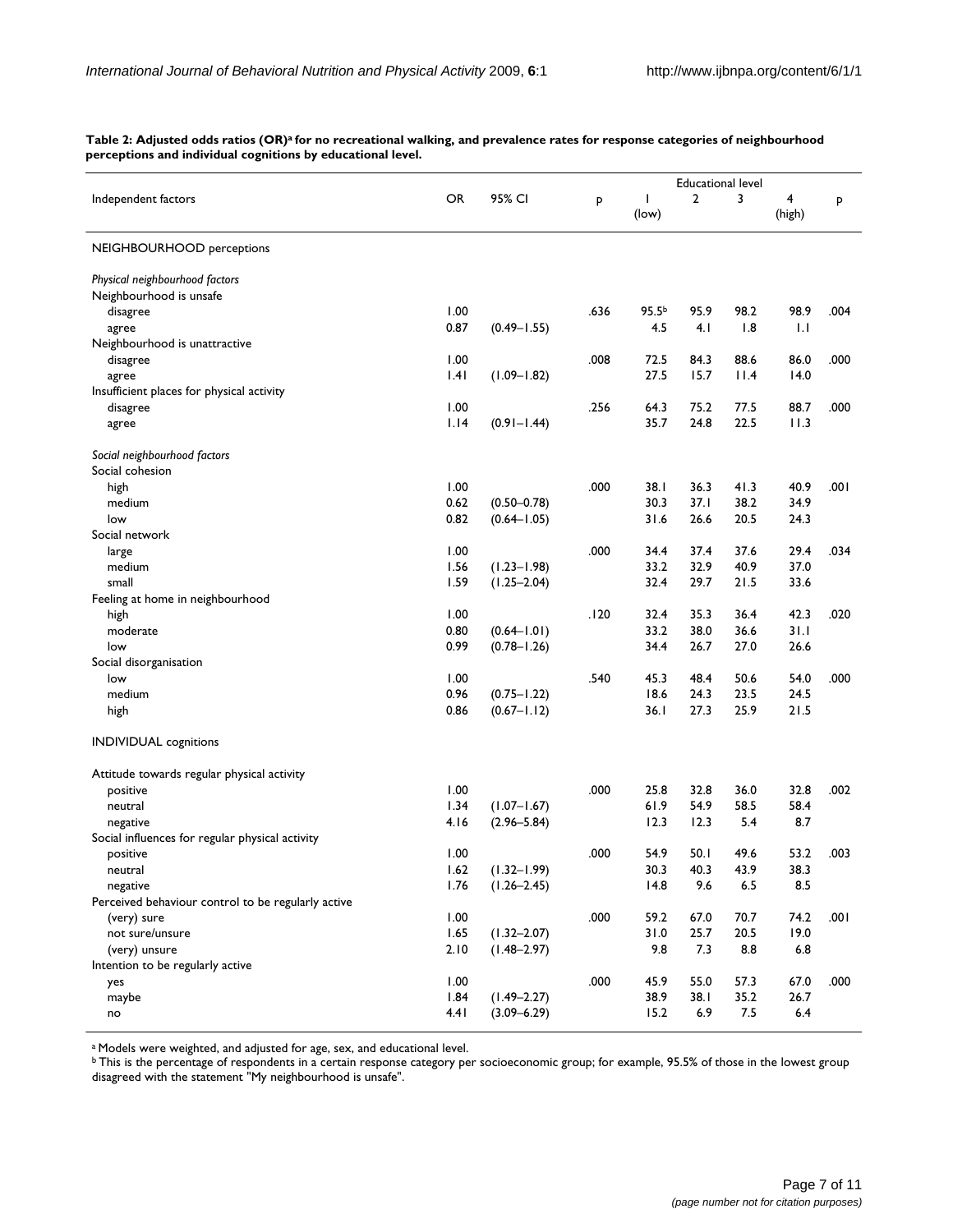|                                                                                   |                              | Model I (base model): education +<br>age + sex                          | Model 2: base<br>+ neighbourhood                                         | Model 3: base<br>+ individual                                           | Model 4: base<br>+ neighbourhood<br>+ individual                          |
|-----------------------------------------------------------------------------------|------------------------------|-------------------------------------------------------------------------|--------------------------------------------------------------------------|-------------------------------------------------------------------------|---------------------------------------------------------------------------|
| Education                                                                         | %<br>no walking              | OR (95% CI)                                                             | OR (95% CI)                                                              | OR (95% CI)                                                             | OR (95% CI)                                                               |
| $1 - low (n = 281)$<br>$2 - (n = 908)$<br>$3 - (n = 366)$<br>$4 - high (n = 439)$ | 38.5<br>34.7<br>22.1<br>29.2 | $1.67$ (1.18-2.35)<br>$1.49$ (1.17-1.90)<br>$0.84(0.60 - 1.18)$<br>1.00 | $1.60$ (1.13-2.27)<br>$1.48(1.16 - 1.89)$<br>$0.84(0.60 - 1.19)$<br>1.00 | $1.33(0.93 - 1.90)$<br>$1.35(1.04-1.75)$<br>$0.80(0.57 - 1.13)$<br>1.00 | $1.30(0.91 - 1.87)$<br>$1.29(0.99 - 1.68)$<br>$0.75(0.53 - 1.06)$<br>1.00 |
| Neighbourhood perceptions                                                         |                              |                                                                         |                                                                          |                                                                         |                                                                           |
| My neighbourhood is unattractive<br>disagree<br>agree                             |                              |                                                                         | 1.00<br>$1.32$ (1.06-1.65)                                               |                                                                         | 1.00<br>$1.19(0.95 - 1.50)$                                               |
| Individual cognitions                                                             |                              |                                                                         |                                                                          |                                                                         |                                                                           |
| Attitude towards regular physical<br>activity<br>positive<br>neutral<br>negative  |                              |                                                                         |                                                                          | 1.00<br>$1.12(0.87 - 1.45)$<br>2.30 (1.59–3.32)                         | 1.00<br>$1.11(0.86 - 1.43)$<br>$2.26$ (1.57-3.26)                         |
| Social influences for regular physical<br>activity                                |                              |                                                                         |                                                                          |                                                                         |                                                                           |
| positive<br>neutral<br>negative                                                   |                              |                                                                         |                                                                          | 1.00<br>$1.24(1.01 - 1.52)$<br>$1.54$ (1.11–2.14)                       | 1.00<br>$1.24$ (1.02-1.532)<br>$1.54$ (1.11-2.14)                         |
| Perceived behaviour control to be<br>regularly active                             |                              |                                                                         |                                                                          |                                                                         |                                                                           |
| (very) sure<br>not sure/unsure<br>(very) unsure                                   |                              |                                                                         |                                                                          | 1.00<br>$1.21(0.95 - 1.55)$<br>$1.57$ (1.11-2.22)                       | 1.00<br>$1.20(0.94 - 1.54)$<br>$1.56(1.10-2.21)$                          |
| Intention to be regularly active<br>(very) likely<br>maybe<br>(very) unlikely     |                              |                                                                         |                                                                          | 1.00<br>$1.31(0.99 - 1.73)$<br>$2.38(1.59 - 3.57)$                      | 1.00<br>$1.30(0.98 - 1.72)$<br>$2.38(1.59 - 3.57)$                        |
| Random effects <sup>a</sup><br>Level-2 variance (SE)                              |                              | 0.000(0.000)                                                            | 0.000(0.000)                                                             | 0.000(0.000)                                                            | 0.000(0.000)                                                              |

**Table 3: Odds ratios with 95% confidence intervals (OR, 95% CI) for no recreational walking by education, mediated by neighbourhood perceptions and individual cognitions.**

a Weighted multilevel models were estimated with the iterative generalized least squares procedure implemented in MlwiN version 2.02.

(similar to findings for sports participation [44]). Still, as small odds ratios for neighbourhood characteristics may imply that changes to (perceptions of) the neighbourhood context may have a significant effect on physical activity levels, these may offer important opportunities to reduce socioeconomic differences in physical activity.

Going beyond previous studies, our findings suggested that perceived unfavourable neighbourhood aesthetics contributed to the SES-inactivity relationship *via* individual physical activity cognitions (since the OR for neighbourhood aesthetics reduced to non-significance when

individual cognitions were taken into account, OR= 1.19 (95% CI: 0.95–1.50)). As the OR for neighbourhood aesthetics remained somewhat elevated, a direct effect of neighbourhood aesthetics may also play a role. These results support the hypothesis of ecological models of physical activity [12,13], which suggest that environmental factors show both direct and indirect effects with physical activity. Findings indicated that older adults from socioeconomically disadvantaged backgrounds were more likely to perceive poor neighbourhood aesthetics, which in turn may have reduced their perceived behavioural control expectations and may have had a negative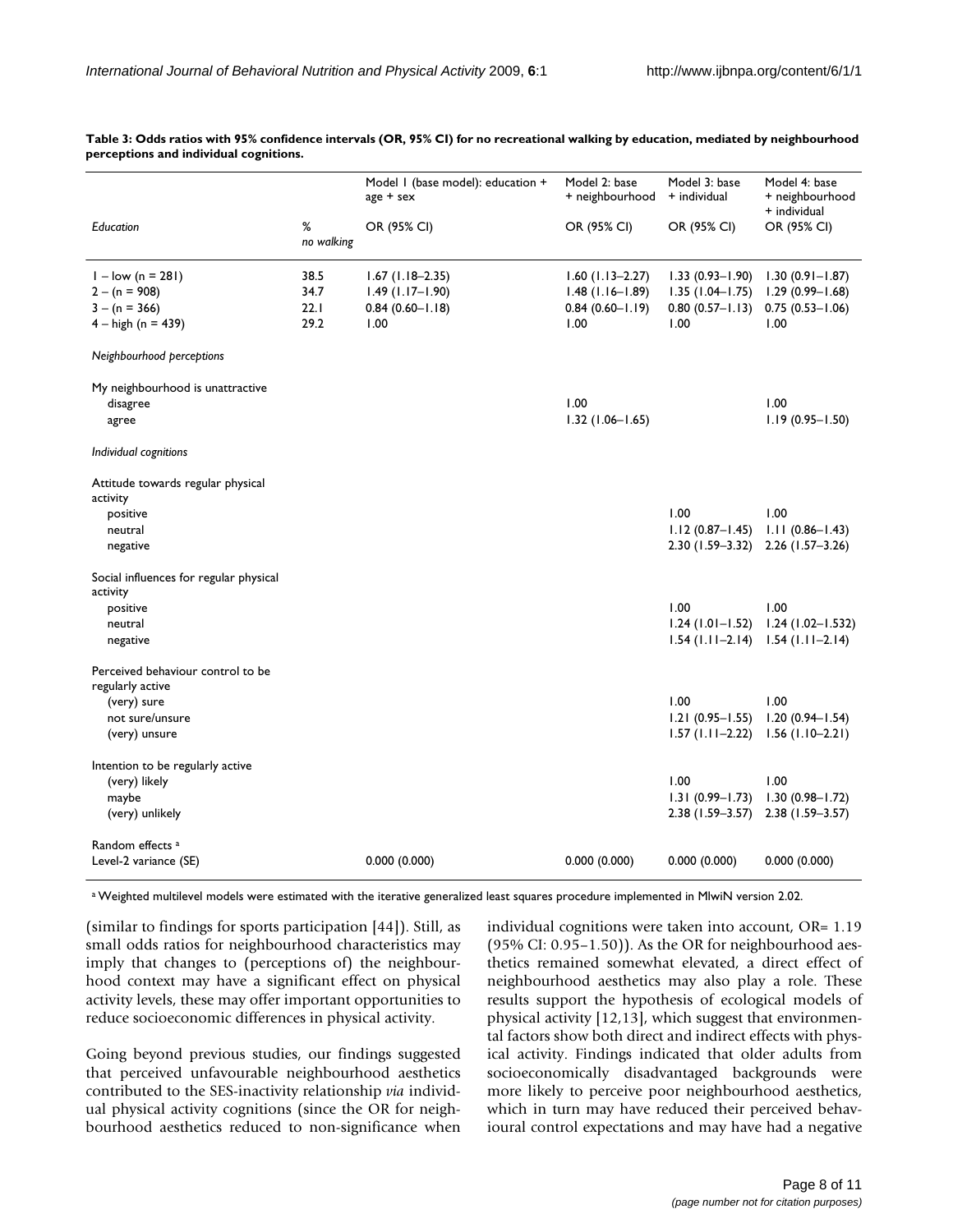|                                                       |              | Model 1 (base model): income +<br>$age + sex$ | Model 2: base<br>+ neighbourhood | Model 3: base<br>+ individual | Model 4: base<br>+ neighbourhood<br>+ individual |  |
|-------------------------------------------------------|--------------|-----------------------------------------------|----------------------------------|-------------------------------|--------------------------------------------------|--|
| Income                                                | % no walking | OR (95% CI)                                   | OR (95% CI)                      | OR (95% CI)                   | OR (95% CI)                                      |  |
| $1 - low (n = 303)$                                   | 35.7         | $1.40(0.98 - 2.01)$                           | $1.34(0.94 - 1.91)$              | $1.03(0.73 - 1.47)$           | $1.01(0.71 - 1.42)$                              |  |
| $2 - (n = 535)$                                       | 30.3         | $1.10(0.81 - 1.49)$                           | $1.09(0.80 - 1.48)$              | $0.94(0.70 - 1.27)$           | $0.93(0.69 - 1.26)$                              |  |
| $3 - (n = 515)$                                       | 27.8         | $0.81(0.60 - 1.10)$                           | $0.81(0.60 - 1.10)$              | $0.77(0.57 - 1.05)$           | $0.77(0.57 - 1.05)$                              |  |
| $4 - high (n = 429)$                                  | 29.4         | 1.00                                          | 1.00                             | 1.00                          | 1.00                                             |  |
| 5 - don't want to say/don't know<br>$(n=243)$         | 36.6         | $1.32(0.97 - 1.81)$                           | $1.31(1.05 - 1.63)$              | $1.16(0.85 - 1.58)$           | $1.15(0.84 - 1.56)$                              |  |
| Neighbourhood perceptions                             |              |                                               |                                  |                               |                                                  |  |
| My neighbourhood is unattractive                      |              |                                               |                                  |                               |                                                  |  |
| disagree                                              |              |                                               | 1.00                             |                               | 1.00                                             |  |
| agree                                                 |              |                                               | $1.31(1.05 - 1.63)$              |                               | $1.19(0.95 - 1.50)$                              |  |
| Individual cognitions                                 |              |                                               |                                  |                               |                                                  |  |
| Attitude towards regular physical                     |              |                                               |                                  |                               |                                                  |  |
| activity                                              |              |                                               |                                  | 1.00                          |                                                  |  |
| positive                                              |              |                                               |                                  |                               | 1.00                                             |  |
| neutral                                               |              |                                               |                                  | $1.11(0.86 - 1.43)$           | $1.10(0.85 - 1.42)$                              |  |
| negative                                              |              |                                               |                                  | $2.32$ (1.61–3.34)            | 2.28 (1.59-3.28)                                 |  |
| Social influences for regular physical<br>activity    |              |                                               |                                  |                               |                                                  |  |
| positive                                              |              |                                               |                                  | 1.00                          | 1.00                                             |  |
| neutral                                               |              |                                               |                                  | $1.22(0.99 - 1.51)$           | 1.23(1.001.51)                                   |  |
| negative                                              |              |                                               |                                  | $1.53$ (1.10-2.11)            | $1.53$ (1.10-2.12)                               |  |
| Perceived behaviour control to be<br>regularly active |              |                                               |                                  |                               |                                                  |  |
| (very) sure                                           |              |                                               |                                  | 1.00                          | 1.00                                             |  |
| not sure/unsure                                       |              |                                               |                                  | $1.25(0.98 - 1.59)$           | $1.24(0.97 - 1.57)$                              |  |
| (very) unsure                                         |              |                                               |                                  | $1.55(1.09 - 2.20)$           | $1.55(1.09-2.19)$                                |  |
| Intention to be regularly active                      |              |                                               |                                  |                               |                                                  |  |
| (very) likely                                         |              |                                               |                                  | 1.00                          | 1.00                                             |  |
| maybe                                                 |              |                                               |                                  | $1.32$ (1.00-1.75)            | $1.31(0.99 - 1.74)$                              |  |
| (very) unlikely                                       |              |                                               |                                  | $2.43$ (1.65–3.57)            | $2.43$ (1.65-3.57)                               |  |
| Random effects <sup>a</sup>                           |              |                                               |                                  |                               |                                                  |  |
| Level-2 variance (SE)                                 |              | 0.000(0.000)                                  | 0.000(0.000)                     | 0.000(0.000)                  | 0.000(0.000)                                     |  |

#### **Table 4: Odds ratios with 95% confidence intervals (OR, 95% CI) for doing no recreational walking by income, adjusted for neighbourhood perceptions and individual cognitions.**

a Weighted multilevel models were estimated with the iterative generalized least squares procedure implemented in MlwiN version 2.02.

impact on their attitudes toward regular physical activity, explaining their lower levels of recreational walking. Previous studies also reported (small) mediating effects of attitude and perceived behaviour control**/**self-efficacy in the association between environmental influences and physical activity [45-47].

The main strength of our study is that we could estimate the contribution of a wide range of physical and social neighbourhood perceptions and individual cognitions to the explanation of socioeconomic differences in recreational walking among older adults, using multilevel analysis techniques to correct for possible area effects. However, there were several limitations of our study. First, the cross-sectional design precluded any causal inferences from being drawn. Mediation effects only indicated that causal pathways may exist, however, selection may also play a role, i.e. people that find regular physical activity important may choose to live in a pleasant environment. Also, as neighbourhood attractiveness and individual cognitions were both self-reported, other characteristics (e.g. personality, depressiveness) may have influenced both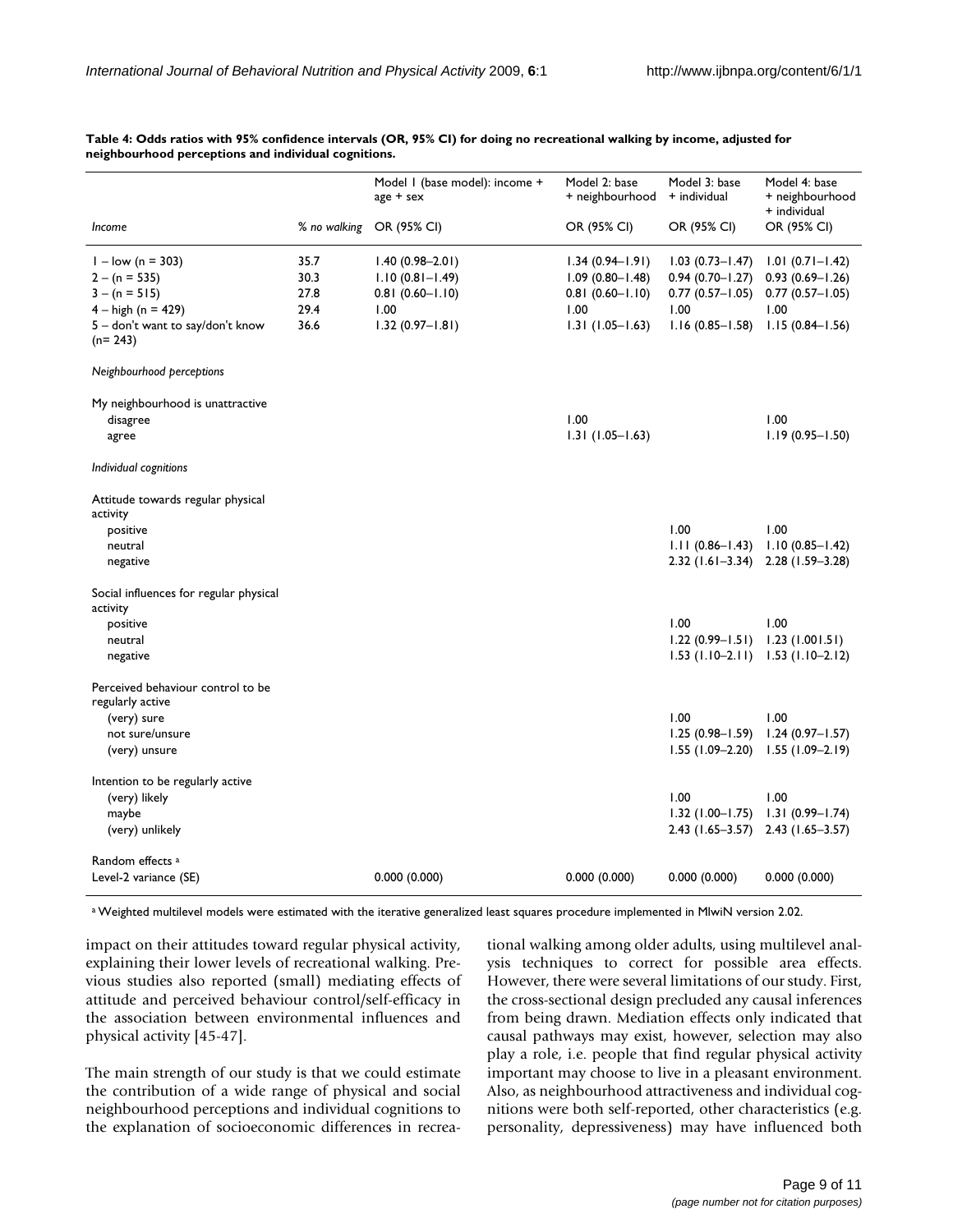factors in the same (positive/negative) way. Due to the exclusion of participants with missing values for recreational walking, education, and household income, this study may have underestimated SES-walking associations, as lower SES groups may have been more inclined towards selective non-response. Furthermore, we could not examine objective, level-2 measures of neighbourhood influences, and therefore, it remains uncertain to what extent SES differences in neighbourhood perceptions reflect objective differences between neighbourhoods. However, in additional multilevel analyses we found significant clustering of perceived safety, attractiveness and availability of facilities within neighbourhoods, even when adjusting for resident's age, sex, and education. This clustering of perceptions might indicate true neighbourhood differences (results available on request). Individual cognitions were not measured behaviour-specific for recreational walking, but referred to regular physical activity ("being physically active with moderate intensity for at least 30 minutes per day"). In addition, neighbourhood perceptions were not specifically asked in the context of recreational walking. Increased specificity in and correspondence between outcome, and individual and neighbourhood variables, may lead to stronger associations and increased explanation of socioeconomic differences in recreational walking [15].

Simple cross tabulations indicated that the proportion of residents engaging in recreational walking does significantly vary by neighbourhood (results available upon request). Unexpectedly, we did not find any neighbourhood variance in recreational walking within our multilevel models (see Table 3 en Table 4), which is difficult to explain. The multilevel statistical package MlwiN (version 2.02) was used nonetheless, as explanatory factors did cluster within neighbourhood.

We found opposite associations of social cohesion and social network with recreational walking: both *high* social cohesion and a *small* social neighbourhood network were associated with a lower likelihood of recreational walking. The latter association was expected and in line with the literature [28,40]: participants with a small social neighbourhood network may find it more difficult to find company for recreational walking, or may experience less social support/peer encouragement for physical activity. However, one can only speculate why people who experience high social cohesion (i.e. those who reported that people in the neighbourhood are willing to help each other, and that people in the neighbourhood agree on norms and values) are more likely to do no recreational walking. Maybe neighbourhoods with high social cohesion organized other neighbourhood activities in which these participants engaged rather than walking. Or, if social cohesion is high but the social norm is *not* to engage in recreational walking, people may find it more difficult to go walking than those living in neighbourhoods with low social cohesion and no norm regarding walking.

# **Conclusion**

This study is among the first to show that unfavourable neighbourhood perceptions contribute to the explanation of socioeconomic differences in no recreational walking among older adults mainly indirectly, i.e. via unfavourable individual cognitions towards regular physical activity. More research into causal pathways between (objective and perceived) neighbourhood influences and individual cognitions is needed to better understand how socioeconomic disadvantage leads to physical inactivity. Our results suggest that intervention and policy strategies to reduce socioeconomic differences in lack of recreational walking among older adults would need to intervene on both neighbourhood perceptions as well as individual cognitions.

# **Competing interests**

The authors declare that they have no competing interests.

# **Authors' contributions**

CBMK conceived of the specific study as described in this paper, coordinated data collection, performed the statistical analyses, and drafted the manuscript. FJ designed the GLOBE study, coordinated data collection, had critical input in the data analyses, and helped drafting the manuscript. KG coordinated data collection, had critical input in the data analyses, and helped drafting the manuscript. MH helped drafting the manuscript. JB had critical input in coordination of the data collection, and drafting the manuscript. JPM designed the GLOBE study, and had critical input in coordination of the data collection, analyses and drafting the manuscript. All authors read and approved the final manuscript.

# **Acknowledgements**

The GLOBE study is carried out by the Department of Public Health of the Erasmus University Medical Centre in Rotterdam, in collaboration with the Public Health Services of the city of Eindhoven and region South-East Brabant. The authors are thankful to Roel Faber and Frank Santegoeds for constructing the dataset, and to Caspar Looman for his support on the data weighting procedure and imputation of missing values. The study is supported by grants of the Ministry of Public Health, Welfare and Sport and the Health Research and Development Council (ZON; number 40050009). KG is supported by an Australian National Health and Medical Research Council Sidney Sax Fellowship (ID 290540).

#### **References**

- Kunst AE, Bos V, Lahelma E, et al.: [Trends in socioeconomic ine](http://www.ncbi.nlm.nih.gov/entrez/query.fcgi?cmd=Retrieve&db=PubMed&dopt=Abstract&list_uids=15563586)**[qualities in self-assessed health in 10 European countries.](http://www.ncbi.nlm.nih.gov/entrez/query.fcgi?cmd=Retrieve&db=PubMed&dopt=Abstract&list_uids=15563586)** *Int J Epidemiol* 2005, **34:**295-305.
- 2. Mackenbach JP, Stirbu I, Roskam AJR, *et al.*: **Socioeconomic inequalities in health in 22 European countries.** *New England Journal of Medicine* 2008, **358:**2486-81.
- 3. Laaksonen M, Talala K, Martelin T, *et al.*: **[Health behaviours as](http://www.ncbi.nlm.nih.gov/entrez/query.fcgi?cmd=Retrieve&db=PubMed&dopt=Abstract&list_uids=17569702) [explanations for educational level differences in cardiovascu](http://www.ncbi.nlm.nih.gov/entrez/query.fcgi?cmd=Retrieve&db=PubMed&dopt=Abstract&list_uids=17569702)-**